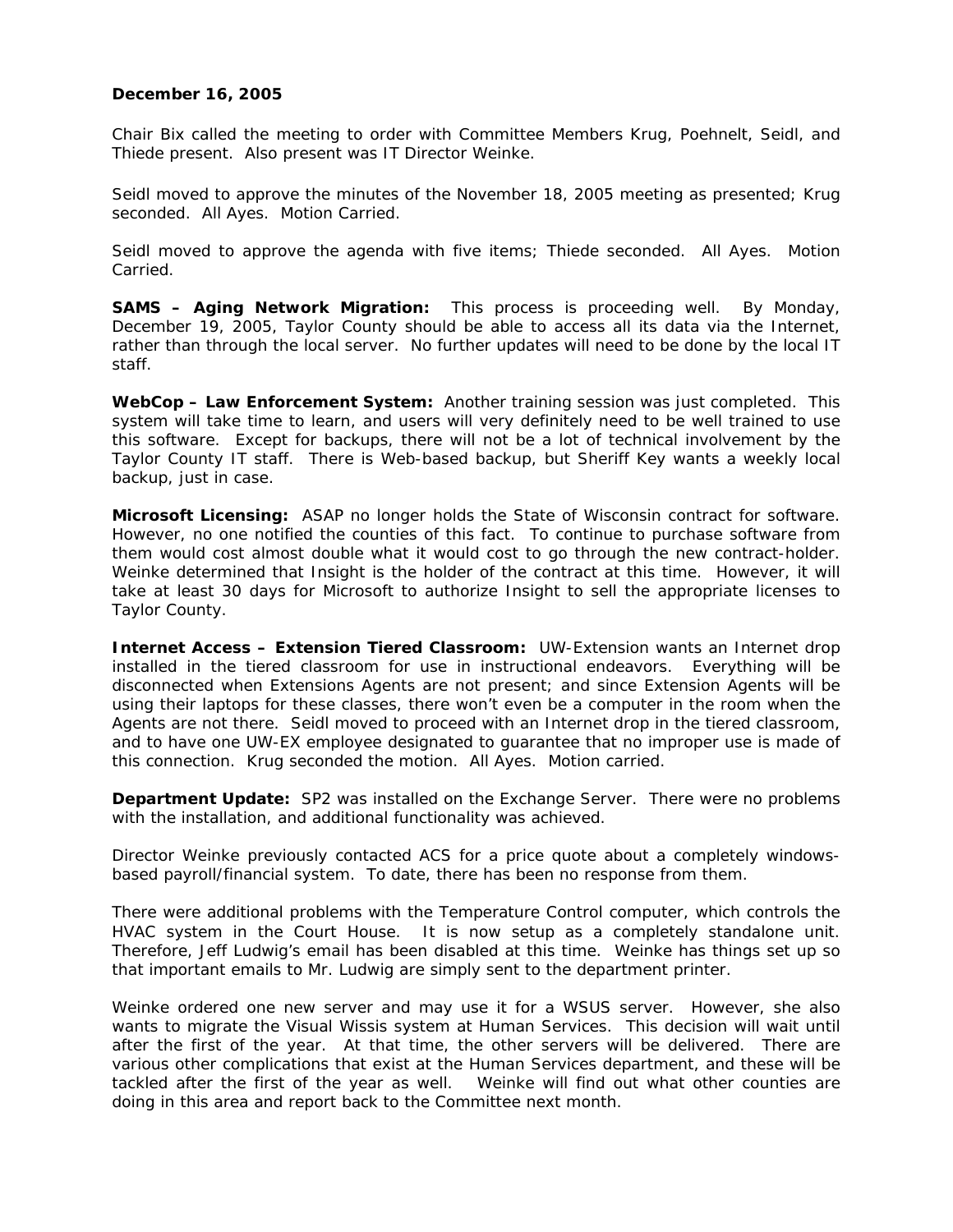There have been many problems converting the squad car computers over to digital. Only two are working properly. Weinke is working with the State on this.

The next meeting of the IT Committee will be Friday, January 27<sup>th</sup>, 11 AM.

With no further business, Seidl moved to adjourn the meeting; Poehnelt seconded the motion. All ayes. The meeting was adjourned at 11:56 AM.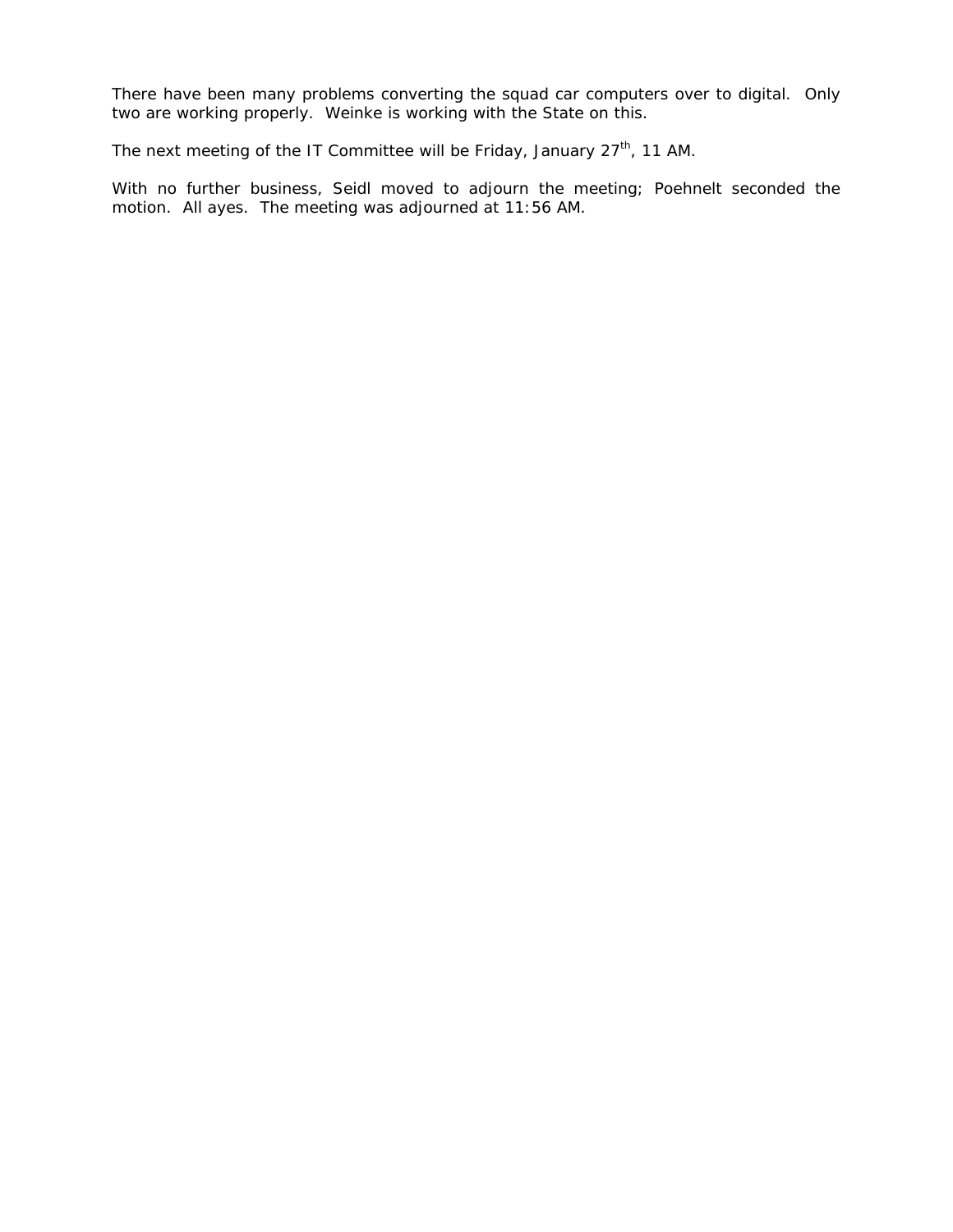#### **November 18, 2005**

**Call To Order:** Chair Bix called the meeting to order with all members present as follows: Krug, Poehnelt, Seidl, and Thiede. IT Director Weinke was also present.

**Approve Minutes Of September 30, 2005 and Approve The Agenda:** Seidl moved to approve both items; Thiede seconded the motion. All Ayes. Motion Carried.

**Docuware – Human Services Imaging System – Update:** All the equipment for the system has been received. Training should have taken place already; however, one supervisor needs to be involved in the training sessions. He is currently out on leave but should be back this week or next. It is hoped that employee training can be completed at that time.

**WebCop – Law Enforcement System – Update:** A training session with Sheriff Jack Kay as well as Deb Goerg and Angie Becker took place on November 16<sup>th</sup>. A "Go Live" date has not yet been set. The IT Department has not been through training either.

**Web Site:** The meeting minutes, a large part of the project, are now finished for the previous two years. The outside links are working, and the County Code and courthouse phone book are finished. The Employment Opportunities page is set up and working. The Department is now working on the content for each County department.

**Financial/Payroll Software:** Jackie, Amy, and Roxy attended an ACS meeting and found out that a complete Windows-based system is now available. Finance, Payroll, and the Register Of Deeds Departments are now the only departments that must use the AS/400. The Committee asked Director Weinke to check prices on the ACS package at this time. Since we just upgraded the AS/400, this would be a good time to compare prices. It may not be possible to convert because of the Register of Deeds operation. The biggest problem would be with their imaging. However, by the time the AS/400 needs upgrading again, the ACS package might be ready to handle that.

**Jail Program Room – Internet Usage:** Currently there is no Internet connection available to the inmates. Under no circumstances would there ever be a connection from the Jail Program Room to our County network. Tina Dietzman of NTC would like to set up an Internet connection in the Jail Program Room for inmates to use to work on talent profiling, job searching, resumes, and the like. Only certain inmates would be allowed to use the connection. In fact, the box would not even be in the room unless Ms. Dietzman was present; and she would strictly limit any usage of this Internet connection. Director Weinke would also have control over access to the Internet. NTC provides the actual computers. Seidl moved to try having very limited Internet usage available to inmates on a trial basis. If there are any problems, the connection will be terminated. Thiede seconded the motion. All Ayes. Motion Carried.

**Director's Report:** The Department is working with the Sheriff's Department to set up Critical Reach. This is a free program where area businesses can sign up to be informed immediately if any problems arise at other businesses in the area. This program will be set up on both machines in the dispatch department, as well as the Sheriff's machine, the Chief Deputy's machine, one of the Investigator's machines, and probably one of the City Police Department's machine.

**Next Meeting:** The next meeting of the IT Committee will be Friday, December 16, 2005 at 11 AM.

**Adjournment:** With no further business, Seidl moved to adjourn the meeting; Krug seconded the motion. All Ayes. The meeting was adjourned at 11:32 AM.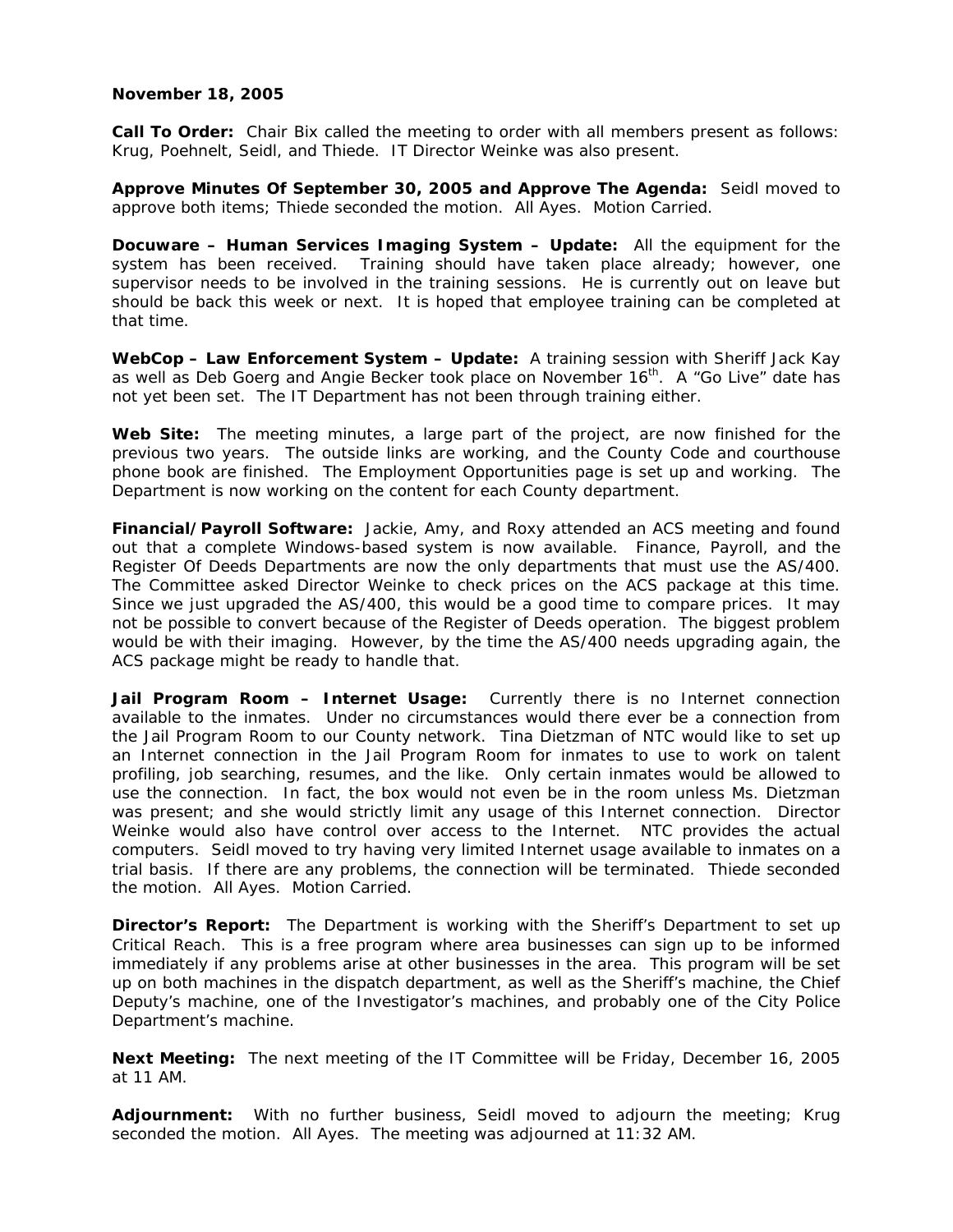## **September 30, 2005**

**Call To Order:** Chair Bix called the meeting to order with Committee Members Krug, Poehnelt, Seidl, and Thiede present. New Member Krug was introduced to the other Committee Members. Also present was IT Director Weinke.

**Approve Minutes Of The August 26, 2005 Meeting:** Seidl moved to approve the minutes of the August 26, 2005 meeting. Thiede seconded the motion. All Ayes. Motion Carried.

**Approve Agenda:** Seidl moved to approve the agenda with five items; Thiede seconded. All Ayes. Motion Carried.

**Docuware – Human Services Imaging System:** Weinke reported that the Docuware system has been ordered and should be ready for installation around the middle of October. There was some confusion, and the Human Service Director ordered five HP computers. The County has been ordering Dell computers, so these new computers do not follow our usual template.

**Printer Lease Through RMM Solutions:** The cost to purchase the network color laser printer is \$19,825 including maintenance and toner costs, to lease for four years with a 3 year warranty is \$15,606 including maintenance and toner costs, and to lease for four years with a 4-year warranty is \$16,478 including maintenance and toner costs. Seidl moved to lease the color laser printer for four years with a four-year warranty. The motion went on to state that the IT Department will charge the various departments the same cost as the Court House central copier if that charge is enough to recoup the costs of operation and establish a replacement fund. Thiede seconded. All Ayes. Motion Carried.

**Equus/Dell Computer comparisons:** Equus prices out as less for laptops but more for desktops. However, the Equus laptops have a three-year *mail-in* warranty, while the Dell laptops have a three-year *on-site* warranty. The Committee Members expressed additional concerns that the standardization of computers and warranties that the County has achieved would be lost going with a new vendor. Additionally, the county has been very happy with the Dell computers. Seidl moved to continue with the Dell computers as being in the best interests of the County. Thiede seconded the motion. All Ayes. Motion Carried. The Committee stated that this decision could be reconsidered on a yearly basis if the situation warrants that reconsideration.

**Budget Update:** Director Weinke informed the Committee that her session with the Budget Review Committee went smoothly, and the budget she submitted will be sent to the full County Board for approval.

**Department Update:** Two new network printers have been installed. In addition, the LCD ordered an OKI printer instead of what the IT Department recommended. There were several problems with installation centering on setting up IP addresses. These were eventually resolved. Director Weinke will be attending the Microsoft Server 2003 class next week. IT Employee Kahan will be attending the GIPPA meeting. The Law Enforcement software package is being implemented. Software in the squad cars is still problematic, and this could be because only one tower is working. The IT Department will continue to work on this and may be re-installing the software. Weinke is working on redoing the County Website, adding a tourism component and redoing the format. She will be using Macromedia Dreamweaver rather than Front Page for this redo.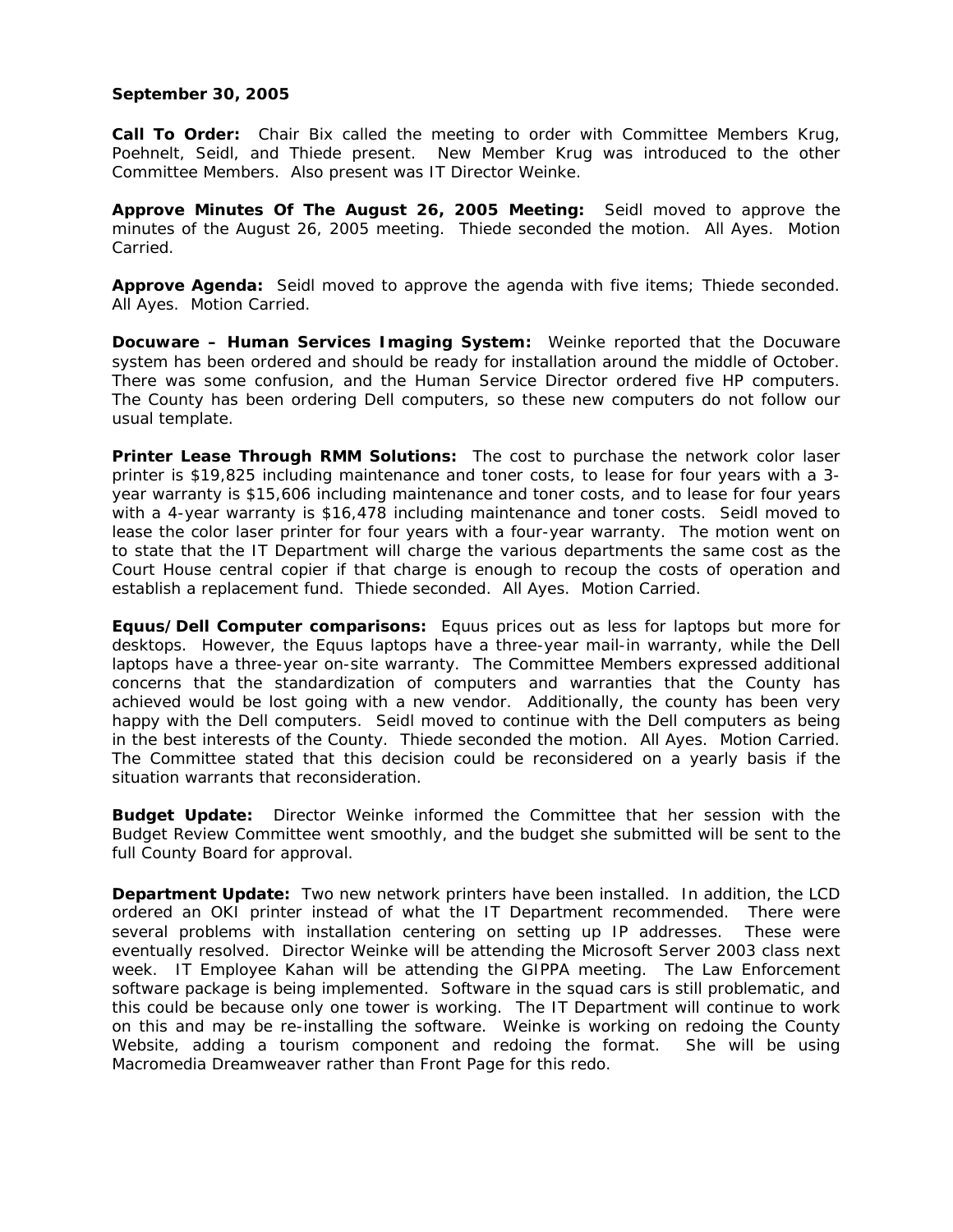**Adjournment:** The next meeting of the Committee will be Friday, October 21, 2005 at 11:00 AM.With no further business, Seidl moved to adjourn; Poehnelt seconded. All Ayes. The meeting was adjourned at 11:36 AM.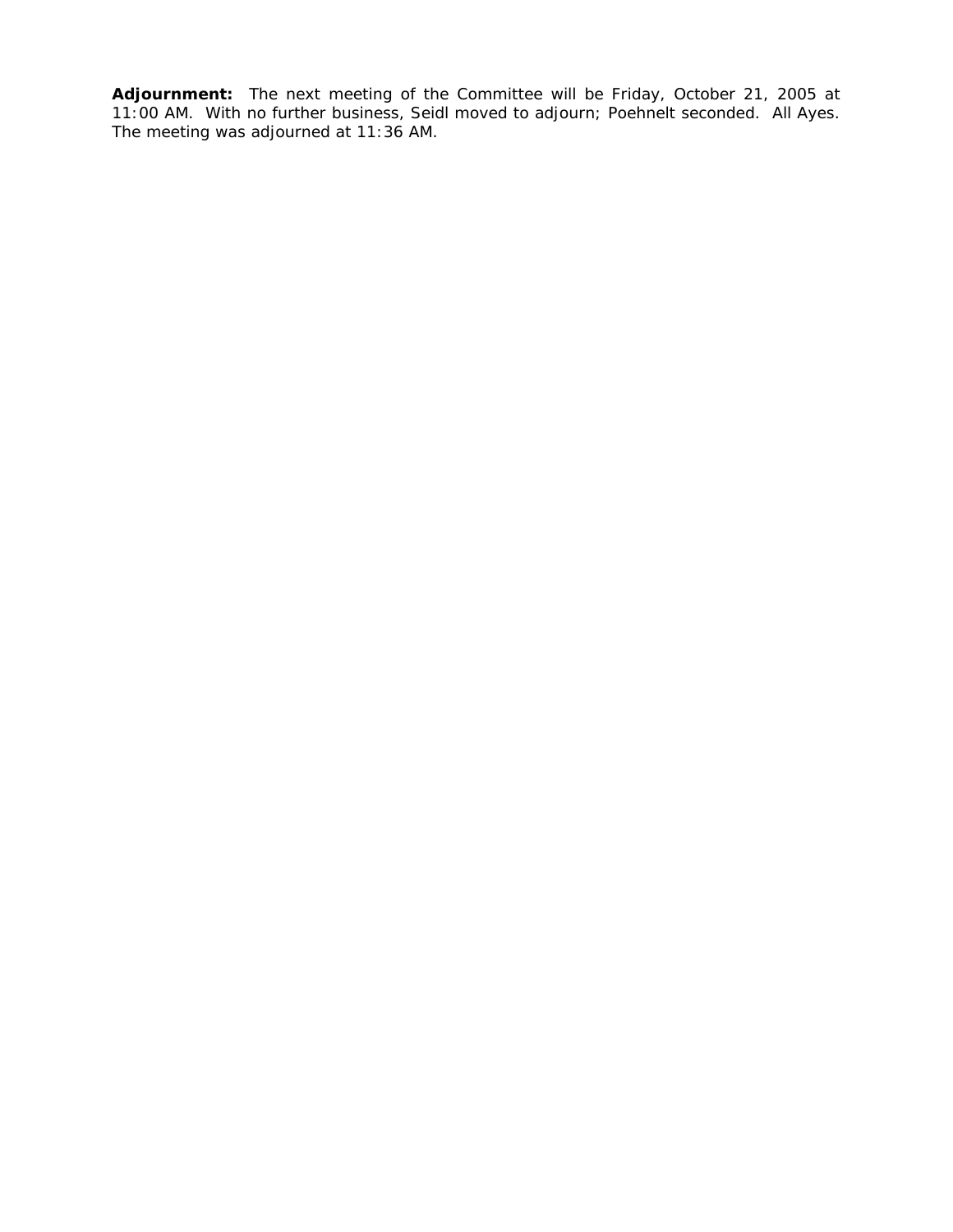# **August 26, 2005**

Chair Bix called the meeting to order with Committee Members Poehnelt, Seidl, Thiede, and Werner present. Also present was IT Director Weinke. Present for part of the meeting were Tom Rasmussen of TCR Solutions, and Jeff Sal0 and Bruce Zimmerman of Equus Computer Systems.

**Approve Minutes of the June 21, 2005 and July 14, 2005 Meetings:** Werner moved to approve the minutes of the June and July IT Committee meetings; Seidl seconded the motion. All Ayes. Motion Carried.

**Approve Agenda:** Seidl moved to approve the agenda with eight items, Werner seconded. All Ayes. Motion Carried.

**Berbee Proposal for IMS21 For Human Services Records:** A representative from Berbee called August 8<sup>th</sup> and stated that if they set up records retention software for Human Services it would have to be on the AS400 at the Court House. Since this was not acceptable to the Human Services Department, they felt they should withdraw from competition.

**Human Services Imaging System Approval:** The RMM proposal through DocuWare is now the only software proposal under consideration for the Human Services Department. Weinke presented the contract to Corporation Counsel Everett Hale, who proposed several changes. Seidl moved to go with the RMM proposal contingent upon the Hale-suggested changes being implemented; Werner seconded. All Ayes. Motion Carried. Weinke will order 5 workstations through Dell and do the initial networking and software work, so that when RMM comes here they only need to do the DocuWare install.

**IT Department Credit Card:** The current IT Department credit card is in the name of Roxy Kahan, the former IT Director. The Department needs a credit card to make quick purchases over the Internet or telephone. Using the purchase order system that the County has in place could delay ordering urgently needed equipment. Thiede moved to change over to a card with Melissa Weinke's name; Seidl seconded. All Ayes. Motion Carried.

**ISeries Upgrade:** The iSeries upgrade was completed with virtually no problems the night of August  $24<sup>th</sup>$  and was completed by 11:30 PM. The unit is one-half the size of the previous unit and twice as fast. A full system save now takes 30 minutes. Weinke informed the Committee that because of this, system saves will now be done on a daily basis.

**Printer Lease through RMM Solutions:** Purchasing a color laser printer for the network would cost \$19,825, including the printer, maintenance and toner costs. Leasing the same printer would cost \$15,606 over a four-year period. That would include maintenance and toner costs. Leasing also includes the care pack, which is a three-year warranty instead of the standard one-year warranty, plus an extra set of consumables. A discrepancy was noted between the four-year lease and the three-year warranty. Weinke will work on getting this issue resolved and report back to the Committee next month.

**WebCop/Enforcer Group:** The Department is working on getting this system up and fully functional. So far all files have been converted to ASCII format and compressed. The Virtual Private Network (VPN) should be functional very soon.

**Preliminary Budget Discussion:** Werner moved to forward the proposed budget to the Budget Review Committee for approval; Poehnelt seconded. All Ayes. Motion Carried.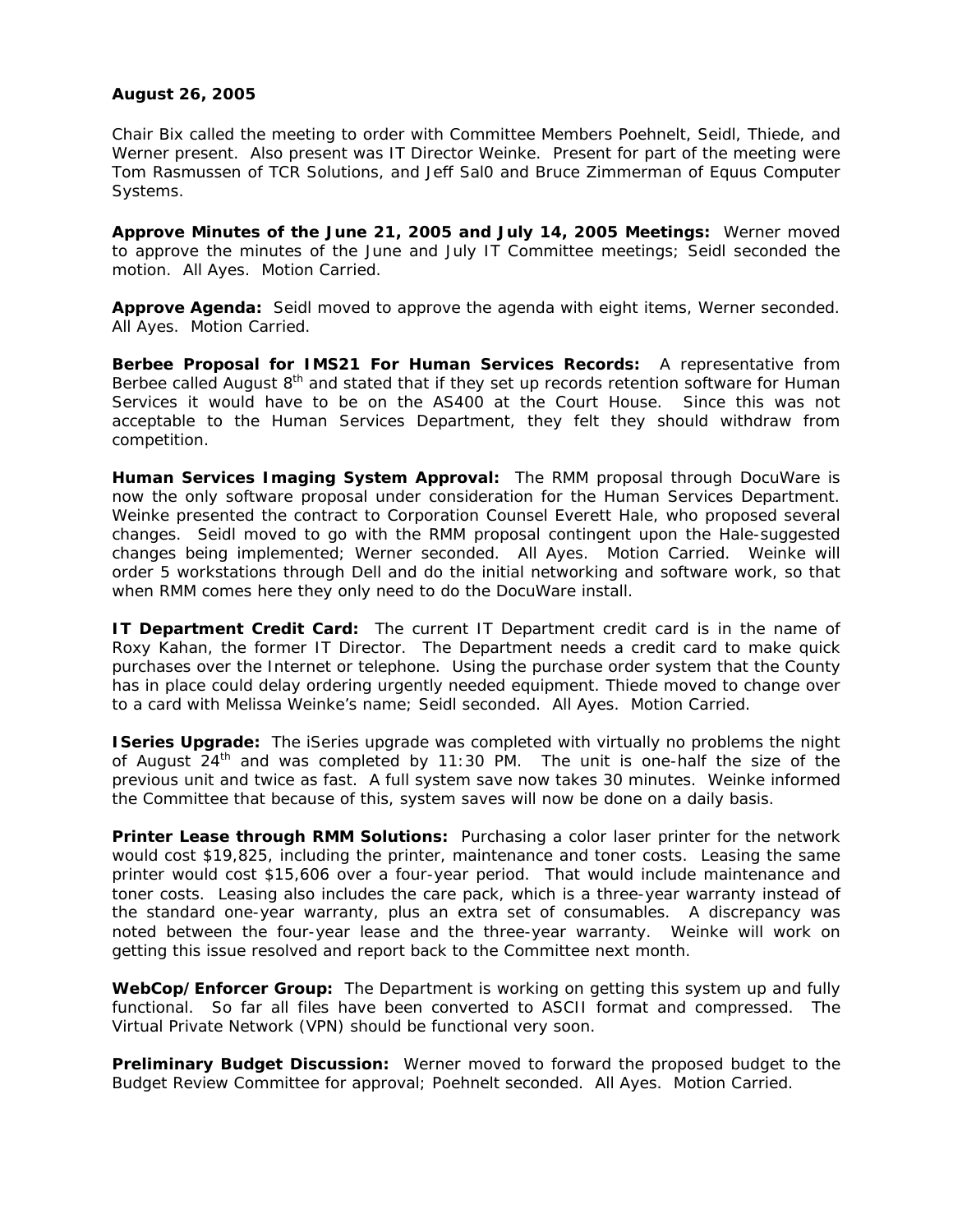**TCR Solutions – Presentation On Equus Computers:** Rasmussen, Zimmerman, and Salo presented material on Equus Computers. This is a 300-employee company founded in 1989, which now has ten service centers throughout the United States. Their goal is to provide "white box" computers at a lower cost than many name brands. Service is provided 7 AM through 7 PM. They would like Taylor County to consider ordering computers through them. Weinke will work up a "basic" computer configuration and price it out with Equus to see if savings could be achieved. She will report back next month.

**Adjournment:** With no further business, Seidl moved to adjourn; Thiede seconded. All Ayes. The meeting was adjourned at 12:28 PM.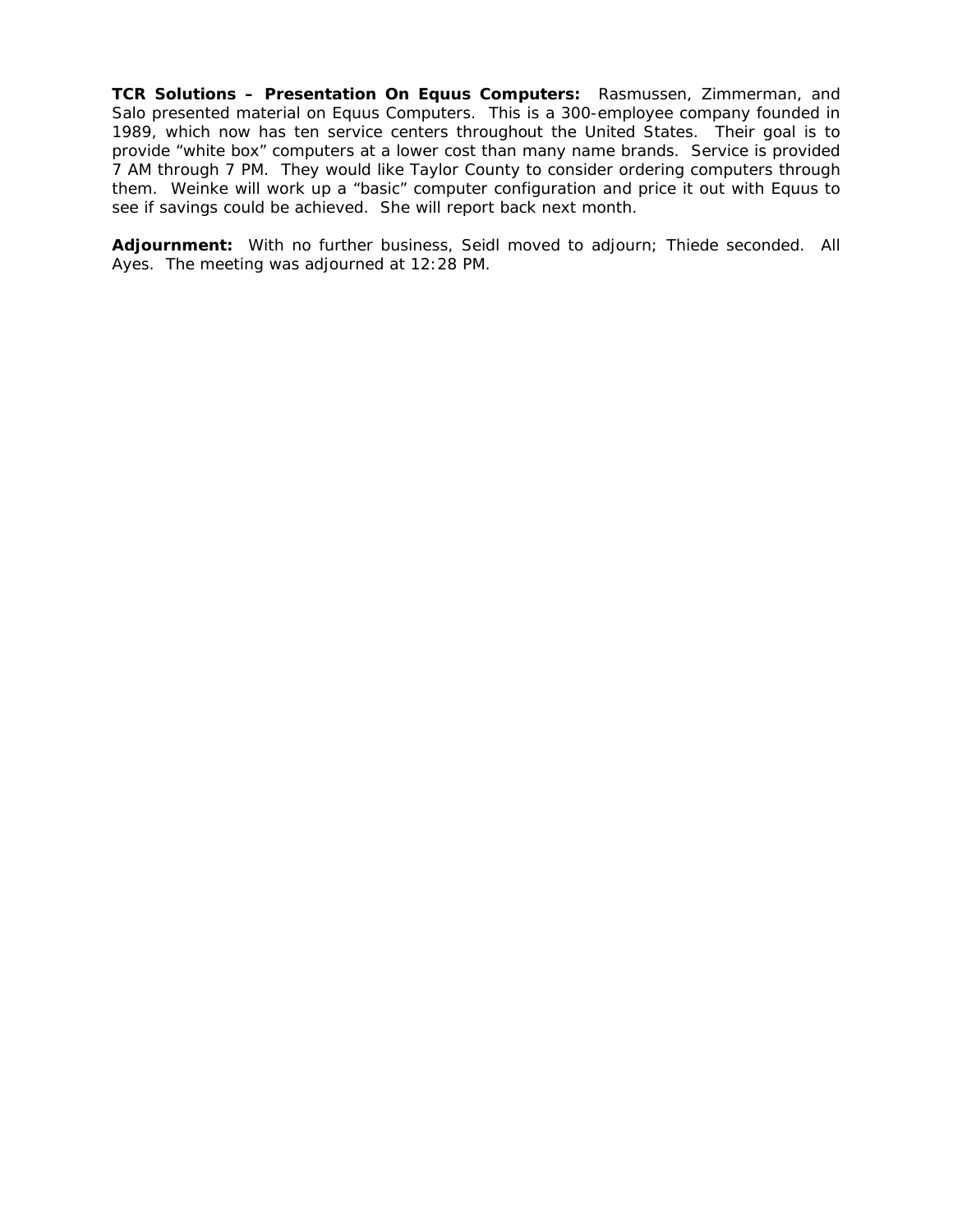## **July 14, 2005**

Chair Bix called the meeting to order with Committee Members Poehnelt, Seidl, Thiede, and Werner present. Also present were CIS Director Weinke, Human Services Director Hady, Human Services Coordinator Brost, and Register of Deeds Lemke. Arthur Corallo and David Baneck were present for the RMM Solutions' presentation.

**Approve Minutes of the June 23, 2005 Meeting:** Seidl moved to table the minutes of the Jun 23, 2005 meeting until next month; Thiede seconded. All Ayes. Motion Carried.

**Approve Agenda:** Seidl moved to approve the agenda as printed; Thiede moved to second. All Ayes. Motion Carried.

**Committee/Department Name Change:** Seidl moved to approve the name change of the Computer Information Services Department and Committee to the Information Technology Department and Committee. He further moved to submit a resolution to the Taylor County Board for its approval of the name change. Werner seconded. All Ayes. (NOTE: A resolution is not necessary to change the name of the department or the committee. A memo will be sent out to all Taylor County departments informing them of the change in name.)

**Department Job Descriptions, Responsibilities & Cross Training:** Seidl moved to send the departmental job descriptions to the Personnel Committee for approval. Werner seconded the motion. All Ayes. Motion Carried. These new job descriptions were developed as part of the cross-training program that the IT Committee requested at a previous meeting. With the new descriptions, it will be possible to see exactly who is trained to serve as backup for whom.

**HIPPA/Computer Usage Combined Policy Approval:** These policies were reviewed at the previous IT Committee meeting. With the minor changes suggested then, Seidl moved to approve the policy; Poehnelt seconded. All Ayes. Motion Carried.

**iSeries Upgrade:** Weinke informed the Committee that if the County replaces its AS/400 before October 1, 2005, the cost for the actual iSeries, tape unit, installation services, software maintenance (three years), and hardware maintenance (three years), will be \$66,733. If the County waits until after October  $1<sup>st</sup>$ , the cost will be \$86,733. We have to replace the unit because IBM is ending support for the current system. Thiede moved to go ahead with the purchase; Werner seconded. All Ayes. Motion Carried. We have the money in the replacement account for this item.

**Human Services – Server & Domain Upgrade:** This project went extremely well. The servers were shut down at 10:30 Thursday morning and almost everyone was in the new domain by 12:30. Everything was completed on Friday. There were no complaints. WISSIS is the only service remaining on the old server. Weinke would like Zamzow to assist the IT Department in changing WISSIS over to the new system.

**Docuware Needs Analysis Report – RMM Solutions:** Arthur Corallo and David Baneck presented their findings of the Human Services need for document imaging and retention. The cost of this system would be \$48,250. This includes a \$3,000 credit for the needs analysis. The money would come from the non-earmarked W-2 performance funds from several years ago. A 50% deposit is required to start installation, but the final payment would not be billed until Human Services is completely satisfied with the product. Seidl moved to approve purchase of the Docuware system; Werner seconded. After much discussion, Werner rescinded his second. There was no other second. Thiede then moved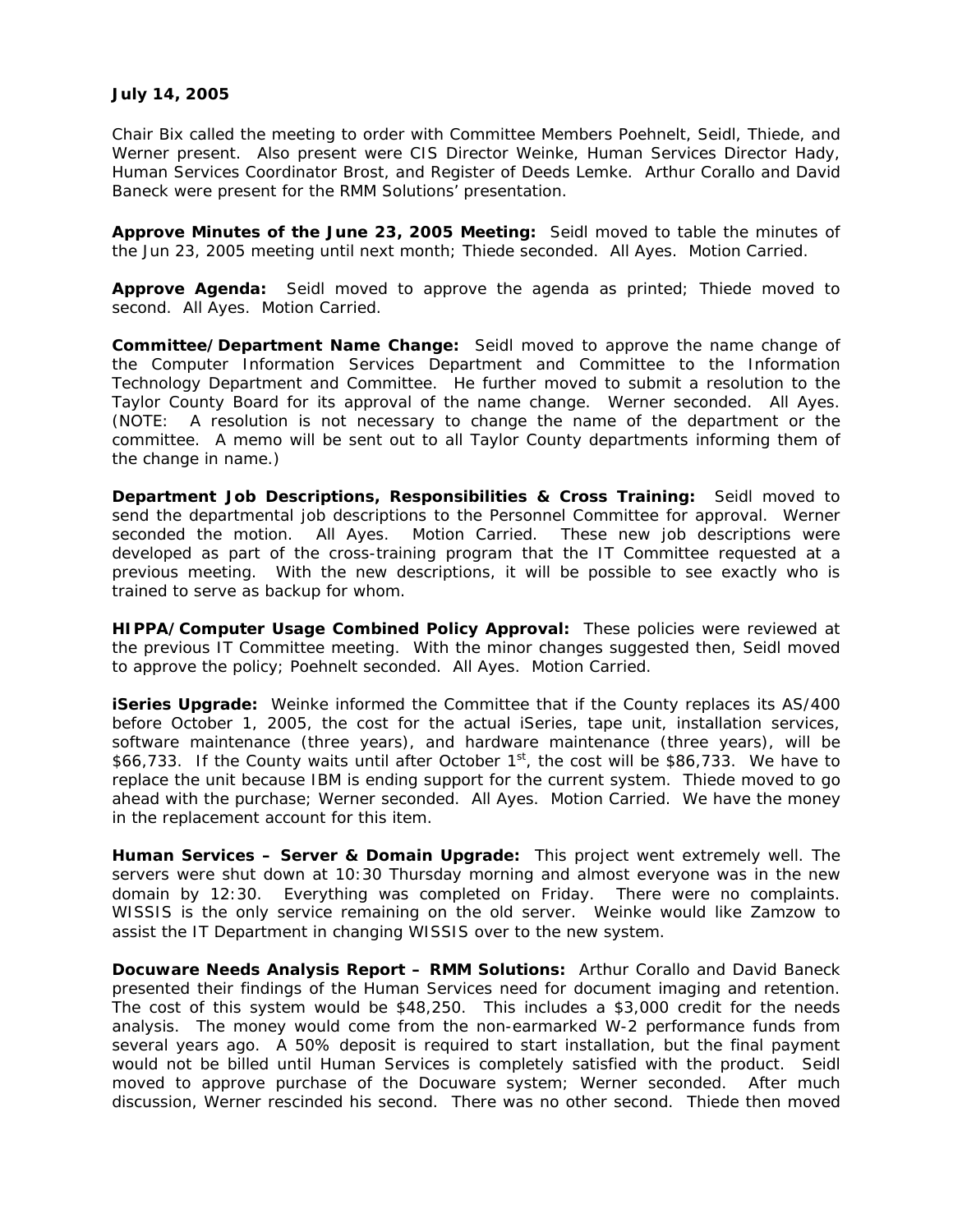to have Berbee come to the next meeting and present their system to the Committee; Werner seconded this motion. All Ayes. Motion Carried.

**Imaging System - Berbee:** See the above item.

**Department Update:** Weinke is developing an interdepartmental procedures manual to help with the cross-training problem. The Department has been short-staffed for the past several weeks due to vacations and training. However, they are managing to get everything done. Corporation Counsel Hale has given final approval to the WebCop contract, and the signing of that contract should take place later this month. Hale did make several changes to the contract as originally presented to the County. Three computers (Nancy's, Leon's, and Melissa's) need upgrading. Money is in the budget for this replacement. After the new computers are purchased, the three old computers will be put in the training lab. Weinke also announced that several other departments are not budgeting for new computers on a timely basis. It was suggested that this situation be brought up with the Budget Review Committee, so that it can be addressed in next year's budgets.

The next meeting of the IT Committee will be August 26, 2005 at 11:00 AM.

**Adjournment:** With no further business, Werner moved to adjourn the meeting; Poehnelt seconded the motion. The meeting was adjourned at 12:21 PM.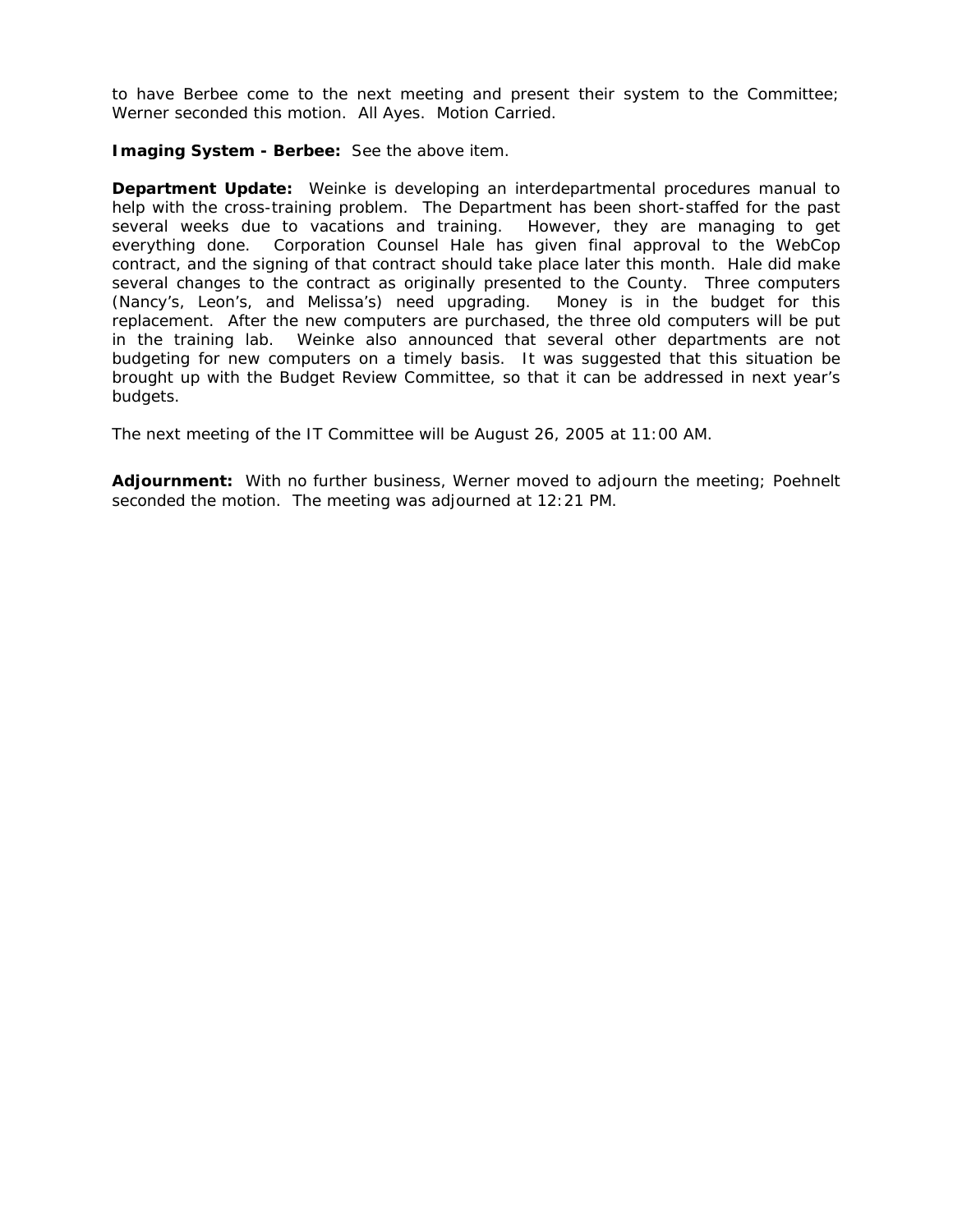## **June 21, 2005**

Chair Bix called the meeting to order with Committee Members Thiede, Poehnelt, Werner, and Seidl present. Also present were CIS Director Weinke and CIS Employee Kahan.

**Approve Minutes of May 24, 2005 Meeting:** Seidl moved to approve the minutes of the May 24, 2005 meeting; Werner seconded. All Ayes. Motion carried.

**Approve Agenda:** Seidl moved to approve the agenda as mailed; Thiede seconded the motion. All Ayes. Motion carried.

**Discussion On the Possible Purchase of New I Series:** The AS/400 has been upgraded about as far as is possible. Strategies & Solutions has informed us that if we trade our current box in before October, they will give us a \$20,000 trade-in value. We have had this unit for five years, and that is about as much as we can get from the unit. We currently have about \$65,000 in our replacement account. Weinke will get figures for replacement units and present them at the next meeting.

**HIPPA/Computer Usage Combined Policy:** The policy was reviewed with Roxy Kahan who designed it. Some minor changes were suggested. One of the considerations was changing the name of the department from Computer Information Services to Information Technology. This would give the department a shorter, more meaningful name. This will be discussed next month, and the policy will get its final review at that time.

**Human Services Upgrade & Move To New Domain:** This upgrade is scheduled for July 7-8. There will be some downtime because the department head requests that all work be done during the workday for security reasons.

**Docuware Update:** RMM is now scheduled to begin their three-day in-house analysis tomorrow. This means that we will be able to review their proposal at the next CIS Committee meeting.

Seidl moved to go into Closed Session at 11:25 AM pursuant to Wis. Stats. 19.85(1)(c), for the purpose of considering employment, promotion, compensation or performance evaluation data of the CIS Department. Werner seconded the motion. Roll Call: Bix – Yes, Poehnelt – Yes, Seidl – Yes, Thiede – Yes, Werner – Yes. Seidl moved to go back into Open Session at 11:55; Thiede seconded. Roll Call: Bix – Yes, Seidl – Yes, Poehnelt – Yes, Werner – Yes, Thiede – Yes.

**Adjournment:** The next meeting of the CIS Committee will be July 14, 2005 at 11 AM. With no further business, Seidl moved to adjourn the meeting; Poehnelt seconded the motion. All Ayes. Motion carried. The meeting was adjourned at 12:05 PM.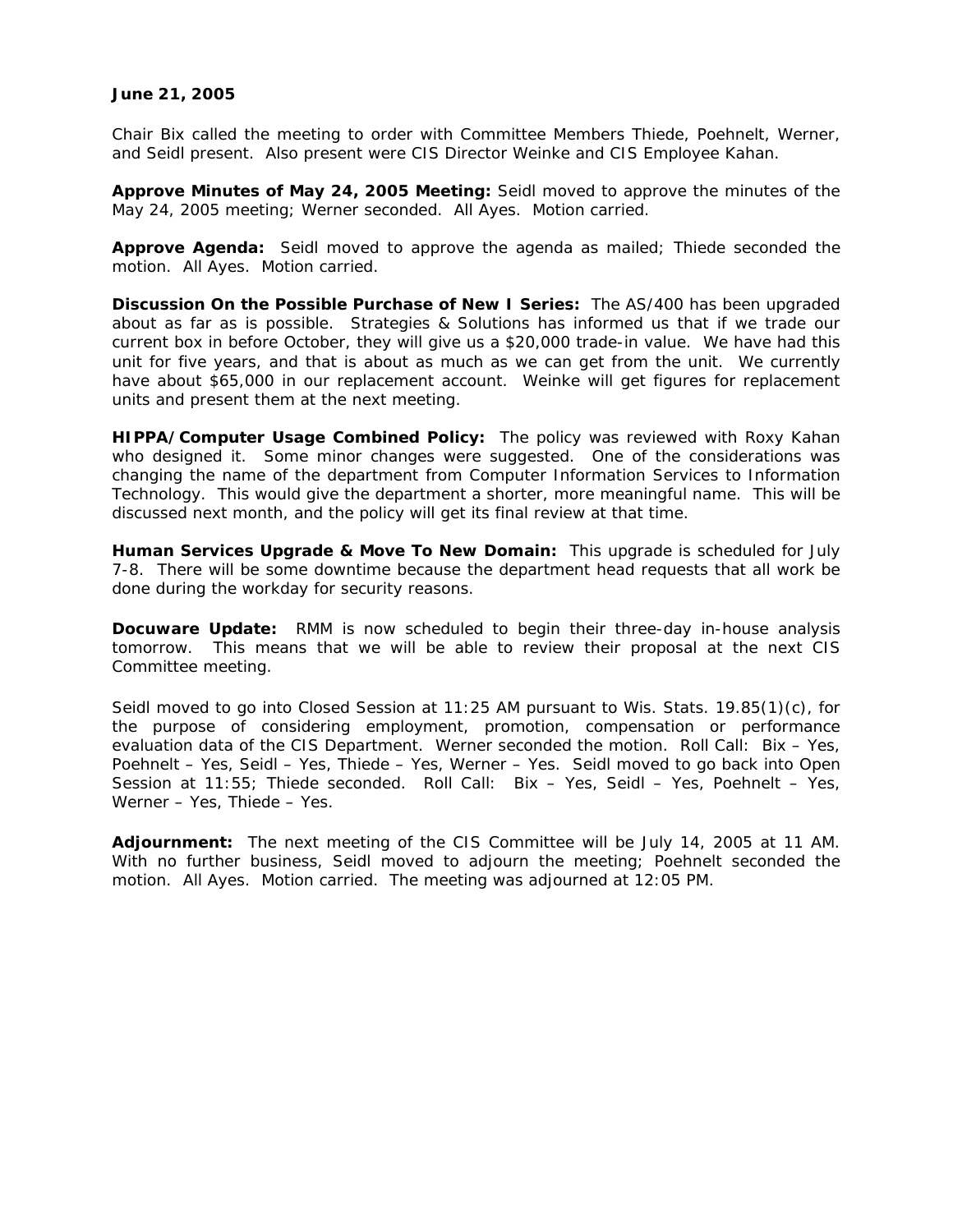## **May 24, 2005**

Chair Bix called the meeting to order with the following members present: Seidl, Poehnelt, Thiede. Also present were Dan Brost and Sue Hady from the Human Services Department, Marvel Lemke from the Register Of Deeds office, and Melissa Weinke, Director of the CIS Department. Committee Member John Werner was absent.

**Approve Minutes of the April 22, 2005 Meeting:** Seidl moved to approve the minutes of the April 22, 2005 meeting; Thiede seconded the motion. All Ayes. Motion Carried.

**Approve Agenda:** Seidl moved to approve the agenda as presented; Poehnelt seconded. All Ayes. Motion Carried.

**Docuware Presentation :** Art Corallo and Dave Baneck of RMM Solutions reviewed the presentation they made two weeks ago to the Human Services Board. The Docuware software is designed to provide a mechanism to store confidential files and retrieve them with a minimum of effort. This software would also be very useful in disaster recovery and providing the Human Services Department with the ability to do more with fewer employees. The Health Insurance Portability & Accountability Act requirements also would be met with the software. Requested information could be provided to patients and attorneys via CDs instead of copying hundreds of pages of files.

The purpose of this presentation was to have the Committee authorize an analysis of what the software can do specifically for the Human Services Department. The cost of this assessment is \$3,000 of which \$1,500 would be refunded if Taylor County purchases the software.

Seidl moved to proceed with the analysis at a cost of \$3,000; Thiede seconded the motion. All Ayes. Motion Carried.

**Exchange 2003 Project Update:** The Court House, UW-Extension, Highway, and Commission On Aging are all up and running. Everyone can access email from anywhere. The Human Services Department has not been put on the server yet. There have been some issues with spam filtering; but other than that, the migration to the new server went well. The functionality includes a shared calendar, which several in the Sheriff's Department are using and liking.

**Equus Computers:** Tom Rasmussen of TCR Solutions has suggested that Taylor County use white box computers as a way of saving money. These computers seem to have limited features, such as 512 Mb RAM instead of 1Gb, no CD burners, no monitors, and no application software. The suggested cost is over \$800. The Committee felt this was a pretty high price for what Taylor County would get. However, it was decided that the next time we purchase computers, we will ask for bids from TCR Solutions and do a comparison at that time.

**WebCop Software:** The vendor sent Taylor County a contract, which our Corporation Counsel advised us not to sign. Sheriff Kay is talking with them on some of the issues, but there appears to be no movement at this time.

**Department Update:** We have received a few of the new Dell computers, and users seem to be very happy with them. Thiede informed the Committee that support for Dell computers appears to be very good at her firm.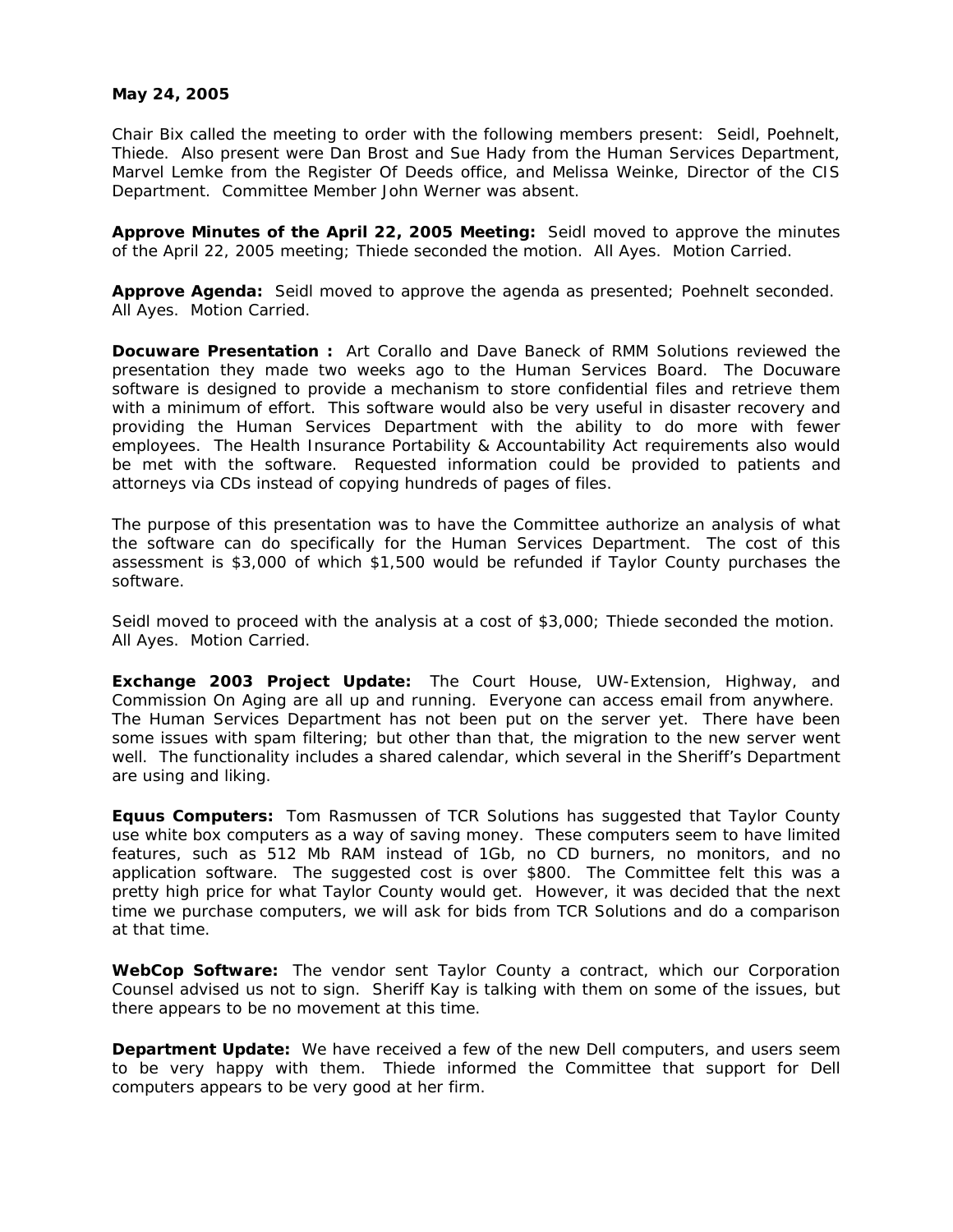The next meeting of the CIS Committee will be June 21, 2005 at 11 AM. At that time, it is hoped that the results of the RMM Solutions analysis for Docuware will be ready for final review. A closed session for personnel matters will be scheduled for that meeting.

With no further business, Seidl moved to adjourn; Thiede seconded. All Ayes. The meeting was adjourned at 12:55 PM.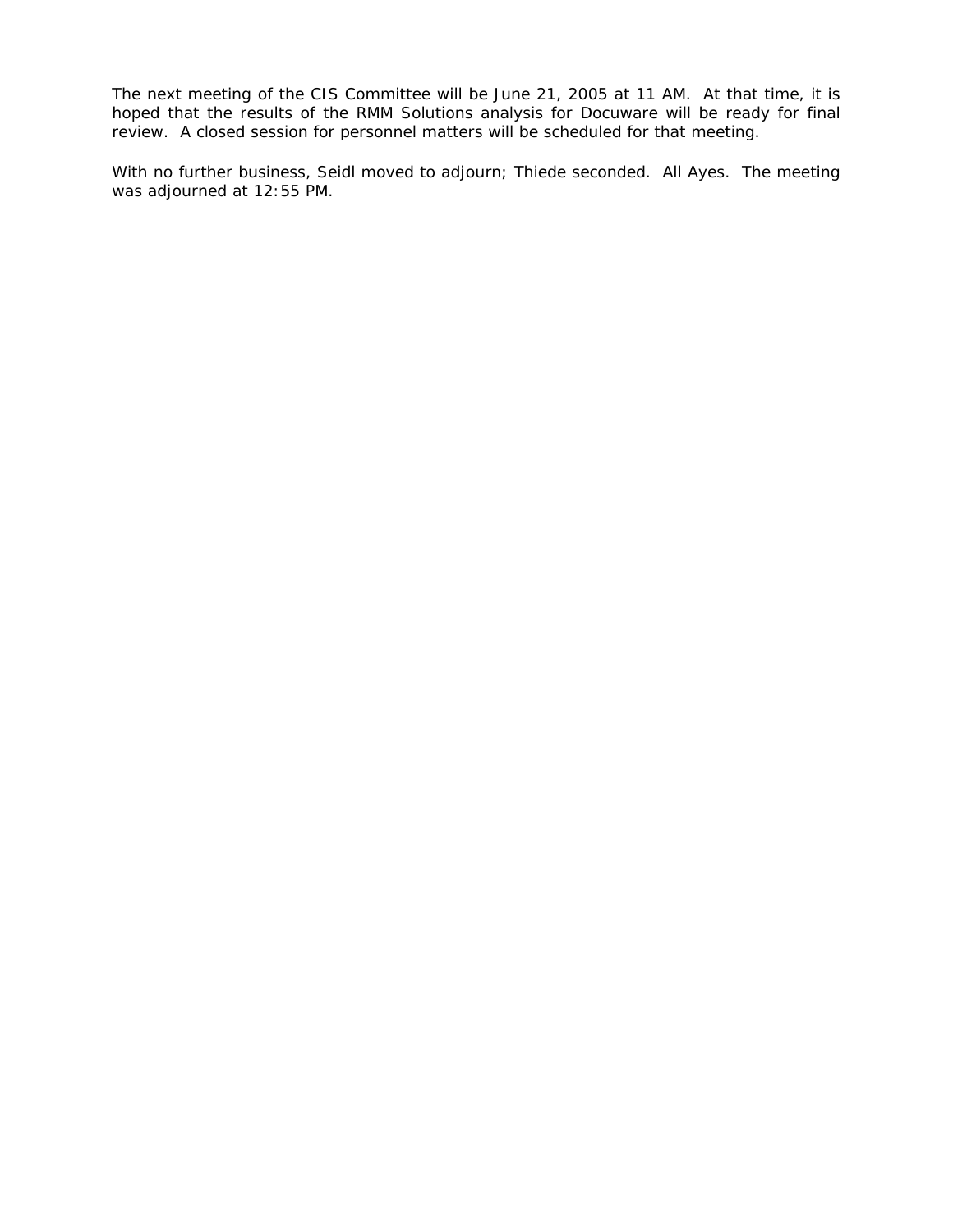# **April 22, 2005**

**Call To Order:** Chair Bix called the meeting to order with Committee Members Werner, Seidl, Poehnelt, and Thiede present. Also present was CIS Director Weinke.

**Approve Minutes of March 25, 2005 Meeting:** Seidl moved to approve the minutes of the March 25, 2005 meeting of the CIS Committee. Werner seconded. All Ayes. Motion Carried.

**Approve Agenda:** Seidl moved to approve the agenda; Poehnelt seconded the motion. All Ayes. Motion Carried.

**Exchange 2003 Project Update**: The Exchange 2003 Project upgrade will start next week Tuesday, although Weinke is getting the servers ready and rebuilding the domain. All county employees will have to use the same format for email addresses. Most of the downtime required for the installation will be in the evenings with limited disruption to daily activity.

**Disposal of Computer Equipment:** All gone. Both the maintenance and sheriff's department helped move the equipment from the basement to the truck. After discussion, Werner moved to have the CIS Department absorb the cost of disposal of equipment this time but to charge it out to the individual departments in the future. Thiede seconded the motion. All Ayes. Motion Carried.

**SAMS – Aging Network:** We have had major problems with the SAMS network at the Commission On Aging. This is a federal system administered by the State of Wisconsin. The future system will be entirely Web-based. We will send our data in to the national provider. Once that is done, someone from each agency will review it for accuracy. Then the entire system will be upgraded, and its maintenance will no longer be our responsibility.

**IT Color Laser Printer:** The Ricoh printer that was purchased in 2002 has been a nightmare. It did not come with a maintenance contract; so all the maintenance kits and toner were our responsibility. At the time of purchase, the maintenance contract was felt to be exorbitant in price and thus was not purchased. Currently Weinke is trying to work out a new purchase or lease. She will be getting other quotes for the Committee to review.

**Department Update:** The new department furniture is coming Monday. The first Dell computer has arrived and appears to be working well. It was lower in cost than a similarly equipped Gateway. This new computer is for the new City of Medford Police Sergeant.

**Adjournment:** The next meeting of the CIS Committee will be Tuesday, May 24 at 11 AM. With no further business, Werner moved to adjourn the meeting. Seidl seconded. All Ayes. The meeting was then adjourned at 11:32 AM.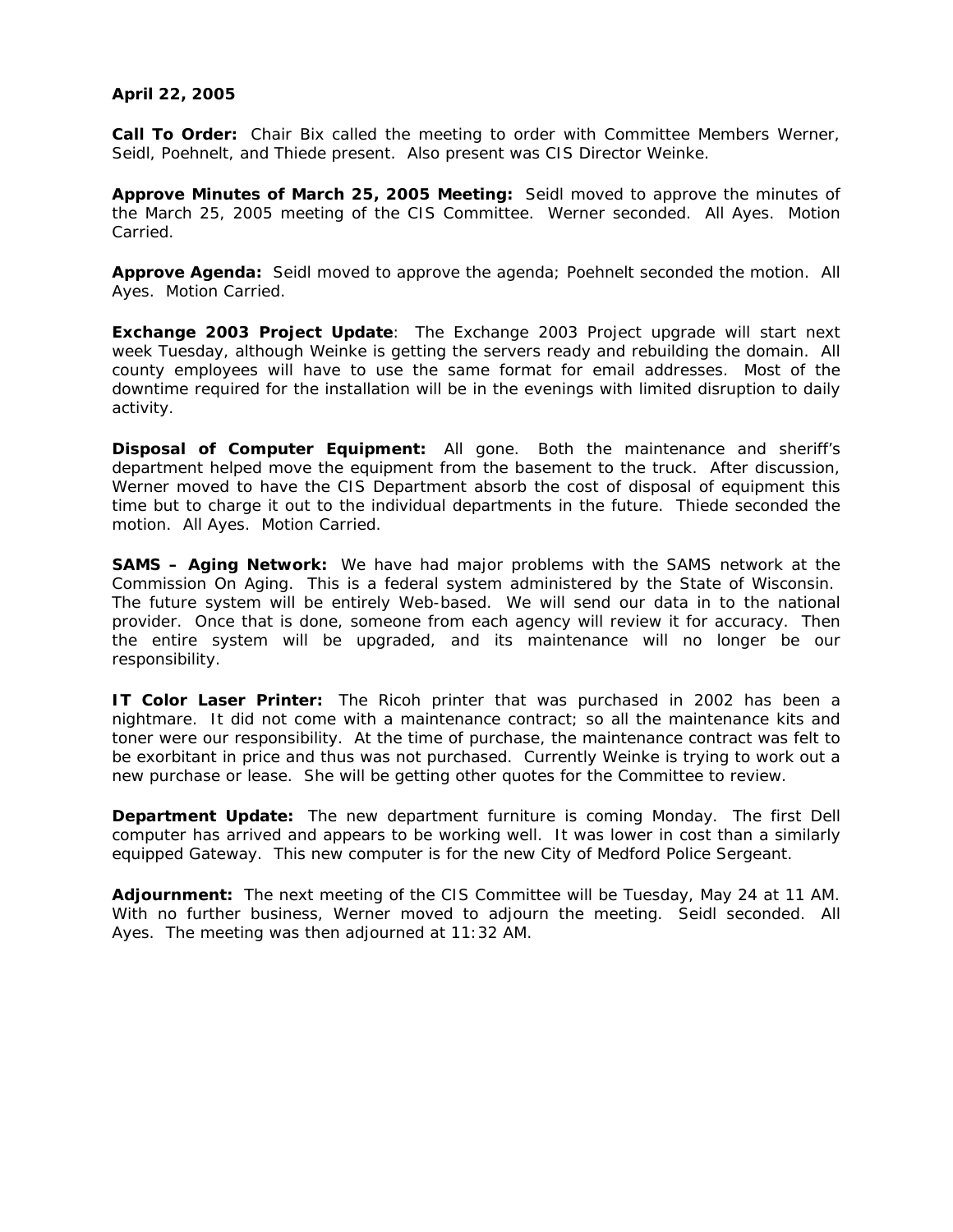#### **March 25, 2005**

**Call Meeting To Order:** Chair Bix called the meeting to order at 9 AM with Committee Members Seidl, Thiede, Werner, and Poehnelt present. CIS Director Weinke and Brian Wilson of The Star News were also present.

**Approve minutes of February 25, 2005:** Seidl moved to approve the minutes of the February 25, 2005 CIS committee meeting. Thiede seconded. All Ayes. Motion Carried.

**Approve Agenda:** Seidl moved to approve the agenda; Thiede seconded. All Ayes. Motion Carried.

**Year End Close:** The Committee reviewed the year-end figures for the CIS Department, as well as the recommended transfers proposed by Director Weinke and County Accountant Brandl. There was a surplus of approximately \$107,000 for 2004, but most of this money was carryover money for replacement of the AS400. We are currently in version 3 of system updates on this machine, and IBM could eliminate support for it at any time. Eventually Taylor County will go to a strictly PC-based network, but that reality is well into the future. Seidl moved to approve the transfers and send them to the Finance Committee for final approval. Werner seconded the motion. All Ayes. Motion Carried.

**Exchange 2003 Project:** Weinke presented a power point, showing the problems with the current system. Currently two user directories are necessary; but with Exchange 2003 only one would be necessary because Exchange 2003 integrates with Active Directory. Taylor County does not have the secure email that HIPAA requires, but Exchange 2003 allows for encryption of emails. We would also be able to maintain emails for public record purposes and expand our spam filtering. Email would be much faster with an in-house system. Currently if access to the host system goes down, we have no email capability, not even inhouse email. Weinke estimates that by the second year we should be getting a positive return on our investment. The cost for Exchange 2003 is \$18,675. Seidl moved to approve the purchase with money from the 2004 surplus; Poehnelt seconded. All Ayes. Motion Carried.

**Office Furniture Request:** Two quotes were received, one from EBI and one from Computer Express. The EBI quote was for \$8,303.39 including overhead storage, task lights, desks, and an extra worktable in Kahan's office. Corporate Express had a quote of \$9,253.48 for the same items. EBI has many clients in the Medford area, including Mid Wisconsin Bank and Hurd. Seidl moved to accept the EBI bid for \$8,303.39 and use surplus funds from 2004; Thiede seconded. All Ayes. Motion Carried.

**Disposal of Computer Equipment:** The Committee reviewed the list of obsolete equipment that is slated for donation to the Wisconsin Department of Corrections. The 99 monitors would cost \$5 each to dispose of at this time. This is up from \$2.50 last year. Werner moved to proceed with the donation; Thiede seconded the motion. All Ayes. Motion Carried.

**HIPAA Policies & HIPAA Sanctions Policy:** Seidl moved to table the review of HIPAA Policies and the HIPAA Sanctions Policy until next month. Thiede seconded. All Ayes. Motion Carried.

**Department Update:** TDS now has a 3-meg business DSL for \$259 per month. We are currently paying \$1580 per month for two T-1 lines. Weinke will meet with TDS to see if this option is viable for the County. If it is, we could save over \$10,000 annually. We might also be able to get the Airport on a Virtual Private Network using this technology.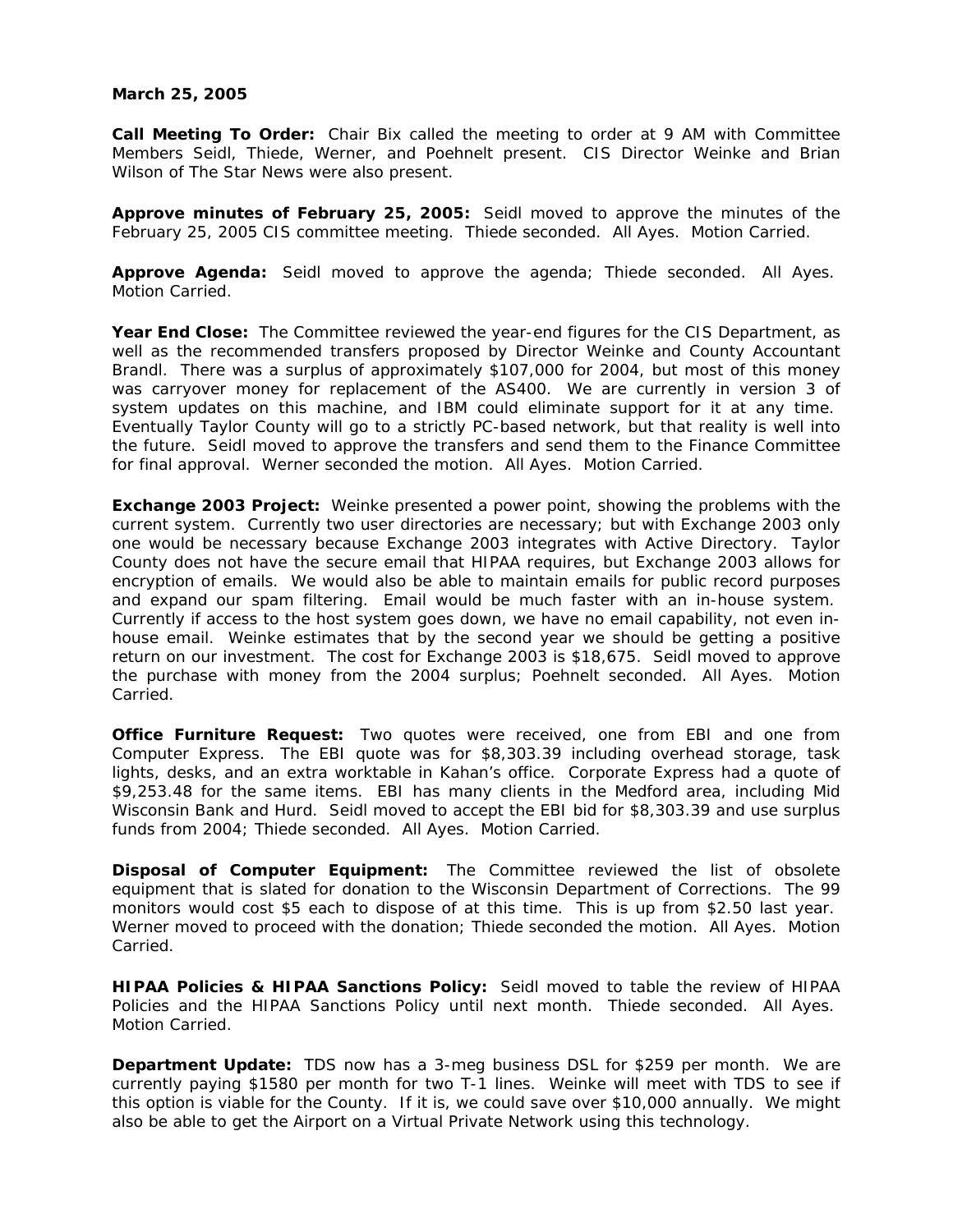Weinke expressed concern with Gateway Computers. They have moved their production to Mexico, and there have been problems with this. She will be contacting Dell Computers to see what they can offer us in the way of deals for new computers. Thiede says she feels her firm gets a better machine with a better warranty for less money from Dell.

Squad car radios are now running a new digital mobile radio network. This should be more stable. The radios are running off the Holcombe tower now; our other tower should be upgraded soon to provide blanket coverage throughout Taylor County.

Our computer programmer has developed a new program for use at the Airport. It will allow a streamlined billing process and should save hours of airport manger time every month. The Airport may have to upgrade its computer to run this program, however.

**Next meeting:** The next meeting of the Taylor County CIS Committee will by April 22nd at 11 AM.

**Adjournment:** With no further business, Seidl moved to adjourn the meeting. Thiede seconded the motion. All Ayes. Motion Carried. The meeting was adjourned at 10:30 AM.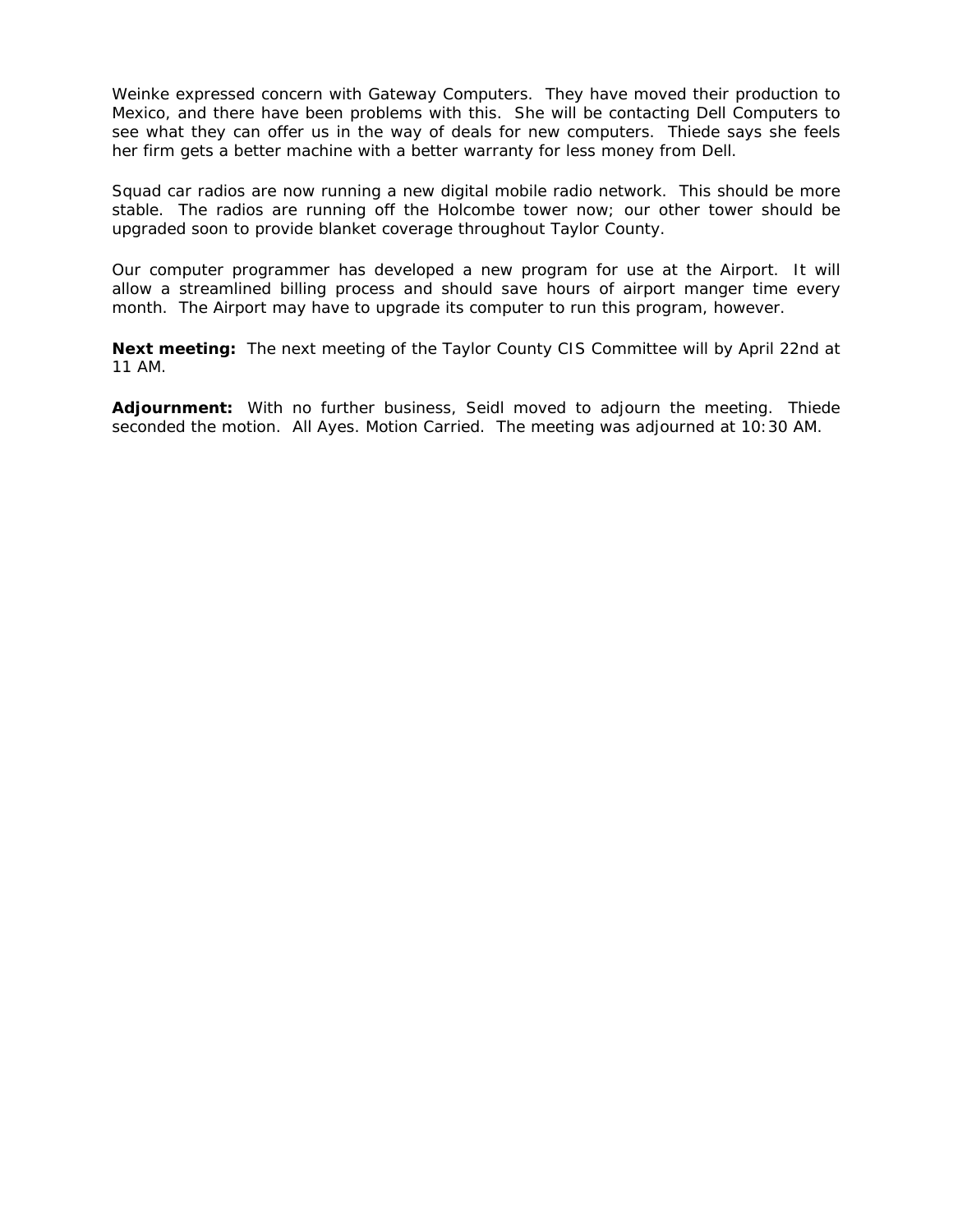# **February 15, 2005**

Chair Bix called the meeting to order with Committee Members Poehnelt, Seidl, Thiede, and Werner present. Also present was CIS Director Weinke.

**Approve Minutes Of January 6, 2005:** Werner moved to approve the minutes of the January 6, 2005 meeting; Seidl seconded. All Ayes. Motion Carried.

**Approve Agenda:** Seidl moved to approve the agenda with six items; Werner seconded. All Ayes. Motion Carried

**Exchange 2003 Project:** Taylor County has had some significant issues with email lately. Our email server is in Chicago. If it goes down, we have no internal email. As it stands now, CIS employees have to set up, update, and maintain each workstation's address book. This takes a lot of CIS Department time. The County also has to implement a records retention policy for email, and Exchange 2003 would facilitate this. Full control could be exercised from the CIS department, and the individual departments would not have to deal with it at all. We would also save money by not having to pay external Web service fees. Department calendars could be established also.

There are carryover funds from 2004 that could be used for the purchase. The Committee would like to have a cost analysis of how much could be saved. Director Weinke will develop this, as well as a projection of how else efficiencies could be established, and present this information at the next meeting. No Action Taken.

**Office Furniture Request:** Director Weinke reported that the furniture for the CIS Department consists of furniture discarded from other departments. It is not suited to heavy computer usage, and employees are concerned about wrist and neck pain from not having ergonomic furniture. One quote was presented for four desks at \$800 each. The \$1,150 delivery and installation charges would be waived. After discussion, it was decided that other options should be explored, since each employee might need a different kind of desk. Committee Member Thiede will provide the names of some additional vendors for Director Weinke to contact. Seidl moved to table this item until next month; Werner seconded. All Ayes. Motion to table carried.

**Security Awareness Newsletter:** The Committee reviewed the quarterly security awareness newsletter, including the continuity of operations plan.

**Auction For Older Equipment:** After reviewing the options, the Committee decided that the auction would probably not be worth the effort for old computer equipment. However, for larger items from other departments, it might work well. We will work on this as items become available.

**Disposal Of Computer Equipment:** Committee Members Thiede and Poehnelt reported that their firms both pay to get rid of old computer equipment. Taylor County can donate computer equipment to the Department of Corrections at no charge, except for a \$2.50 fee for each monitor. Seidl moved to ask County Clerk Strama to authorize donating all our old computer equipment to the Department of Corrections and pay the \$2.50 fee for monitors. Werner seconded the motion. All Ayes. Motion Carried.

**Department Update:** The new printers for the Human Services Department have finally been received. The Economic Support unit has just received more computer requirements from the State of Wisconsin, so we may need to purchase a couple computers to satisfy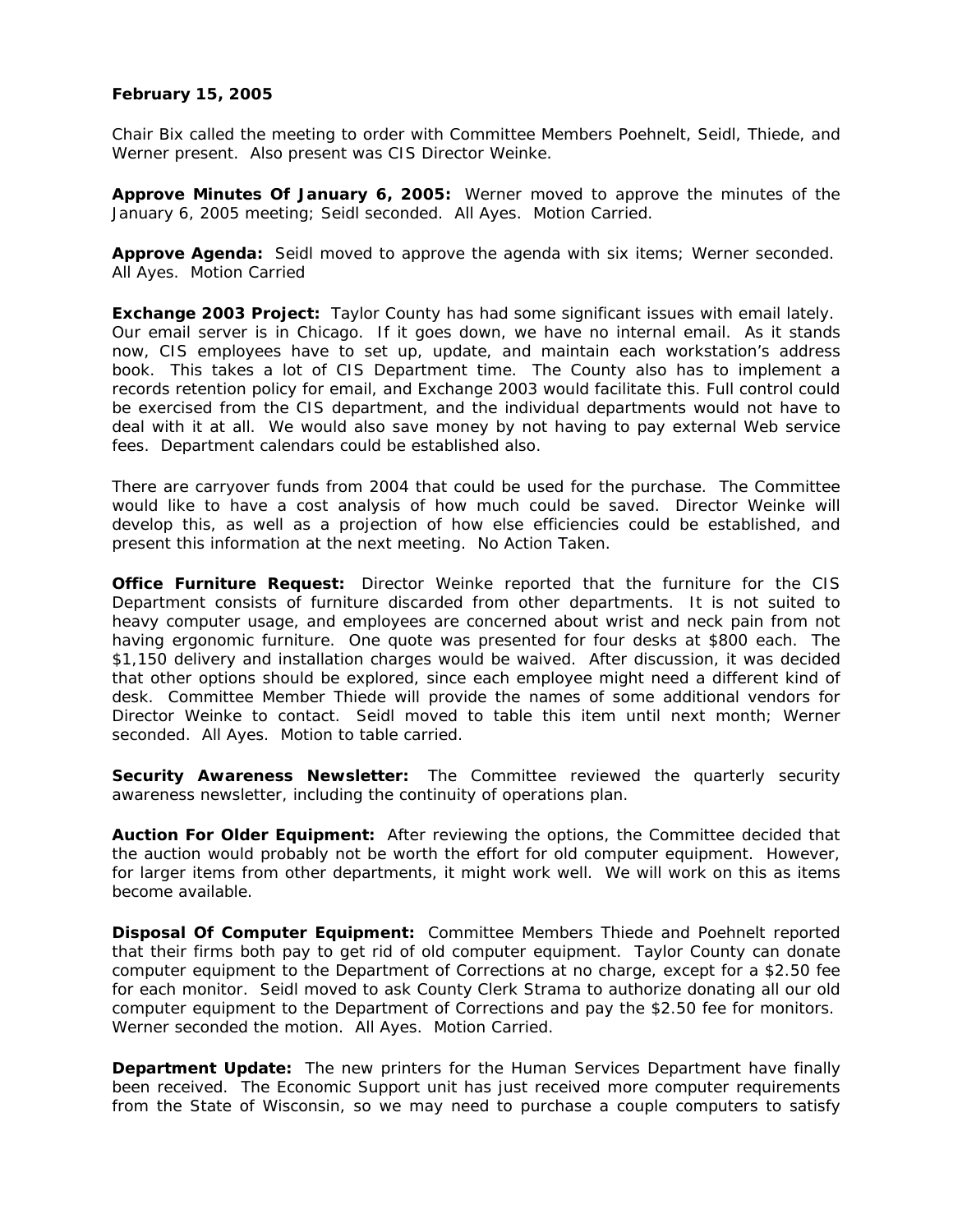that. Director Weinke will be meeting with Sheriff Jack Kay later today to work on the possible implementation of WebCop.

The next meeting of the Taylor County Computer Information Services Committee will be March 25, 2005 at 9 AM.

With no further business, Seidl moved to adjourn; Thiede seconded. All Ayes. The meeting was adjourned at 9:53 AM.